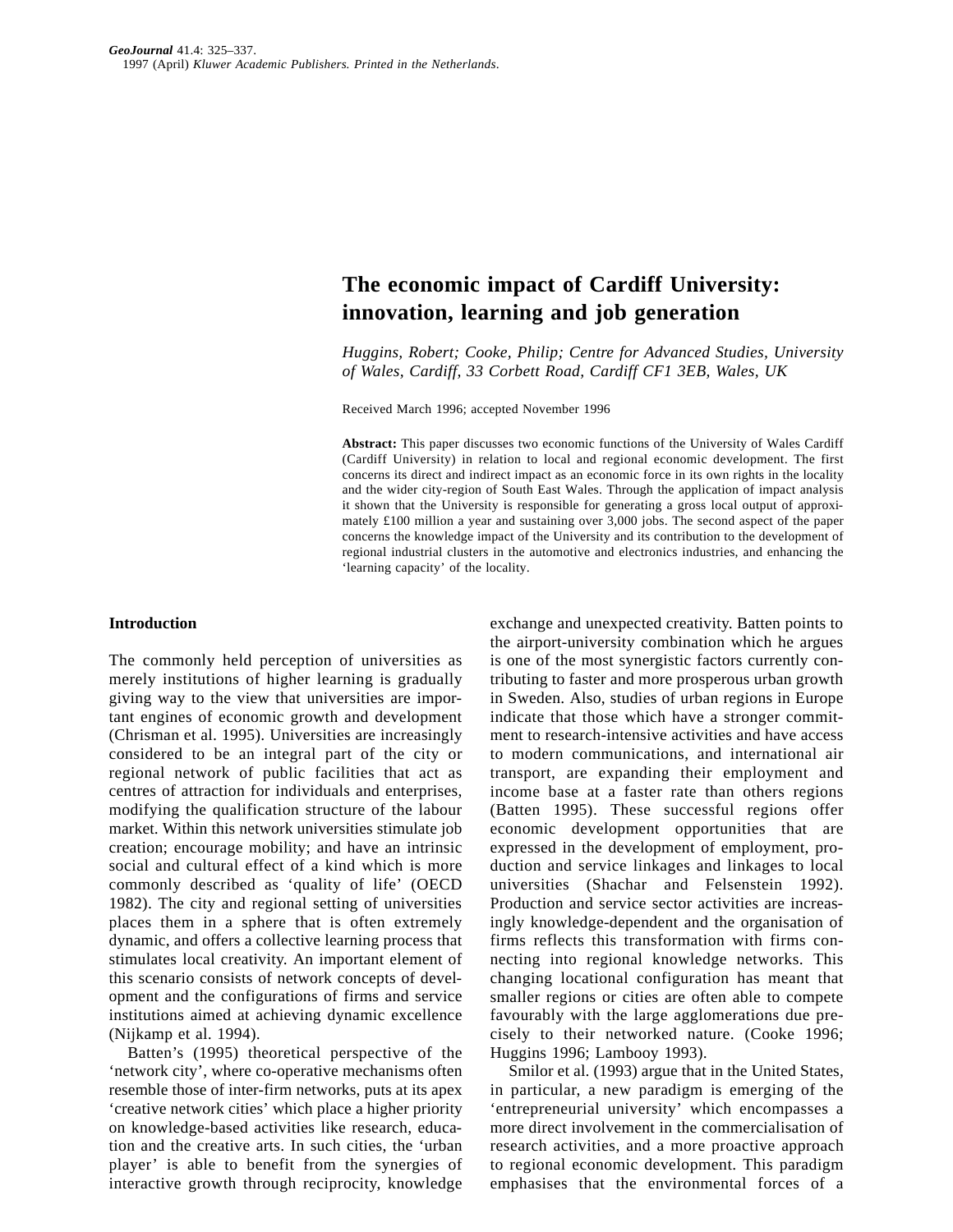hyper-competitive global environment are forcing a reassessment of external and internal forces which are resulting in linkage mechanisms and support systems that are altering the university's research, teaching and service missions (see Figure 1). According to Smilor et al. (1993) universities are now paying increasing attention to the value of more applied research, innovative and relevant teaching and service to the local, state and national public and private sectors. Such developments are usually facilitated through innovative linkages between the university and its external constituencies. The paradigm shift to a more entrepreneurial university appears to be a real one, not only in US universities but also the UK and other parts of Europe, particularly with regard to mechanisms for increasing technology transfer between universities and industry. These mechanisms include the introduction or expansion of university offices involved in licensing and patenting (seeking commercial applications for university research); small business development (providing technical or managerial assistance to entrepreneurs or small businesses); research and technology centres (operating or participating in facilities for the development of new technology); incubators (managing facilities in support of new

technology-based businesses); and investment/ endowment offices (utilising the university's financial resources for equity in start-up businesses) (Dill 1995).

There is a dichotomy of the economic impact of universities between expenditure and knowledge impacts, the former being a result of the expenditures by the university, faculty and staff, students and visitors, which generate changes in regional income and employment. The knowledge impact refers to changes in the quality of production factors induced by the knowledge produced at universities, resulting from research and the accumulation of human capital plus effects related to the university's services to the community. The mechanisms underlying the knowledge impact of universities refers to the relationships between basic and applied research, and the subsequent diffusion of knowledge (Florax and Folmer 1992). Whilst econometric modelling approaches are useful in assessing expenditure impacts they are of less use in gauging knowledge impacts. For instance, there are numerous difficulties measuring quantitatively the extent to which technology-based firms rely on universities to provide R&D support, or the strength of university-industry technology transfer links (Robson et al. 1995).



*Source:* Smilor et al. (1993).

**Figure 1.** Entrepreneurial US university paradigm.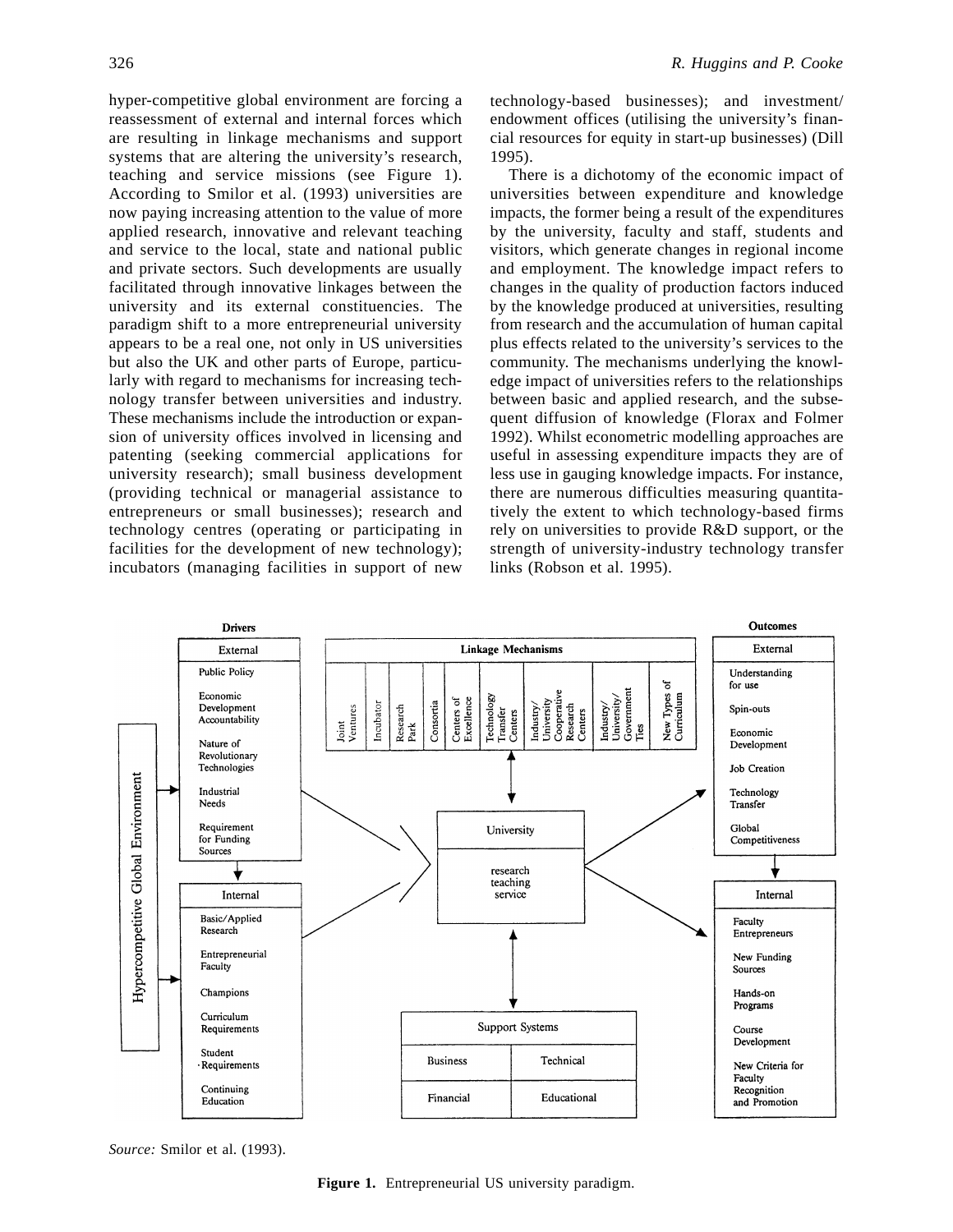The expenditure impact can be calculated in terms of the direct and indirect jobs created and also the extra income within an economy that a university generates. Research by Durham University Business School suggests that the economic 'multiplier effect' of a university is greater than that of industry because of the structure of turnover, and the proportion of expenditure by staff and students likely to come directly to a locality. Some of the physical benefits of growth in universities come in the form of the development of new buildings, which in-fill and reclaim derelict industrial, residential or commercial areas, reshaping the built environment (Wright 1994). A university is often one of the biggest businesses in a city or region, with a number of different responsibilities to the local community (CVCP 1994). It delivers services to local citizens, as undergraduates, graduates or continuing education students, and to local employers. Also, as Schuller (1995) indicates, a university is a major employer, usually with an army of low-paid staff on cleaning and janitorial duties, and provides leisure and other facilities through its generally large property portfolio.

This paper assesses the local impact of universities through a case study of Cardiff University and its effects within the city of Cardiff and also the sub-regional economy of South East Wales; quantifying the expenditure impacts of the University through the use of an econometric model and evaluating the knowledge impacts via more qualitative methods. Such evaluations are increasingly becoming an important part of university policy making processes with regard to issues of accountability and the development of more socially responsible attitudes to the human and physical resources they are allocated; particularly the relationship between universities and the local community. In part this stems from the changing view of the role of education generally as government policy, particularly in the UK, has sought to encourage practical and vocational skills. One result of this has been that both universities and the 'outside world' have increasingly seen higher education as an economic resource (CVCP 1994).

#### **Local expenditure impact of universities**

The methodologies used for assessing impact have generally become more sophisticated although most approaches are based on standard Keynesian multiplier theory with a university, like any other production activity, undertaking its business through the purchase of inputs which in turn produce outputs. The methodology used here is a development of models used in three previous university impact studies. It is a variant of a model used by Bleaney et al. (1992) in an impact study of Nottingham University, which was adopted in studies by Robson et al. (1995) measuring the impact of universities in Greater Manchester, and also Armstrong et al.'s (1994) study of Lancaster University. These studies are based on the assumption that an injection of expenditure into a university leads to expenditure by that institution on staff salaries and goods and services, which together with spending by students coming into the local area raises output and hence income in the area. These (first-round) increases in income in the region lead to subsequent rounds of spending by those benefiting from the expenditure. It is this induced effect which is usually referred to as the Keynesian multiplier process, where expenditure by one individual is seen as representing income for someone else. Therefore, any increase in expenditure feeds its way through a number of sequential rounds with each round declining in size to reflect deductions from income in the form of taxation and social security payments, indirect taxes, and decisions between consumption and saving. There is also a leakage arising from that proportion of income spent on imports to the area (CVCP 1994).

The choice of a Keynesian multiplier approach enables Cardiff University to be valued in relation to its impact on income, expenditure, or employment. In this study two different measures of income will be used. Firstly, gross local output (GLO), which is the equivalent of what at a UK level would be called National Income or Gross Domestic Product (the terms 'income' and 'product' can be used interchangeably because of the way in which national income accounting is conducted). GLO measures the money value of all goods and services produced in the local economy. Since Cardiff University is part of the local economy and produces a product (educational services), it adds directly to gross output. It also stimulates production elsewhere in the local economy by buying other goods and services from local firms and through the local spending power of its staff and students (i.e. the local multiplier process). The second income measure produced is local disposable income (LDI), which is the remainder after taxes and other deductions (e.g. pension contributions and National Insurance).

The CVCP (1994) report on 'universities and communities' highlighted the need to concentrate on the production of the multiplicand (i.e. the initial exogenous change in income or expenditure in the local economy) which is seen as the sum of the following:

- gross expenditure by the University on staff living in the locality/region being considered (including employees pensions and National Insurance contributions);
- an estimate of spending in the locality by the staff of the University who live outside the locality;
- non-staff expenditure of the University which is spent in the locality;
- expenditure in the locality by students drawn into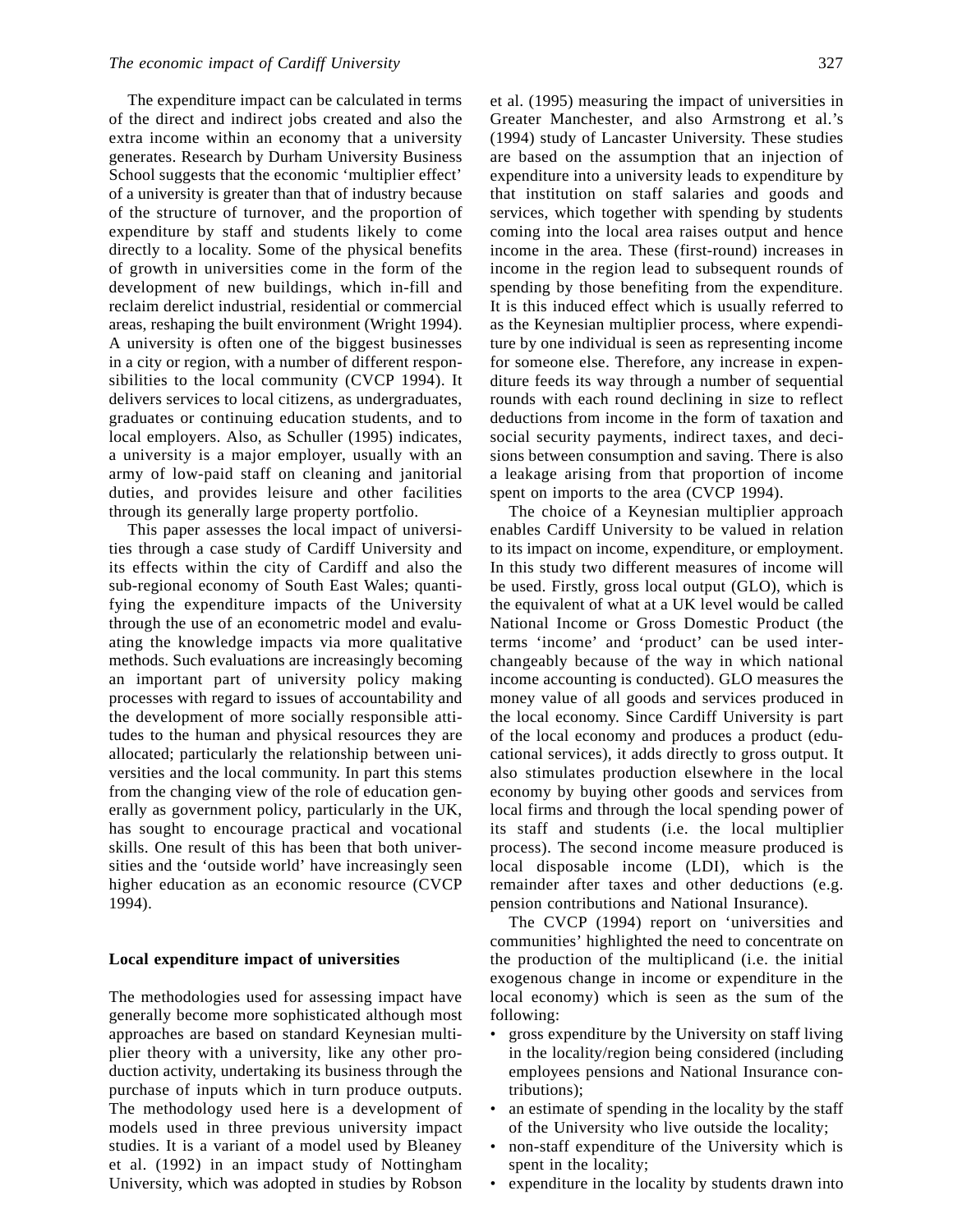or retained in the locality by the presence of the University;

• gross expenditure by the University Student Union in the locality.

As far as possible the Cardiff study incorporated the above coefficients into its analysis and sought to follow the CVCP (1994) guidelines relating to data collection and estimation. Before undertaking the study it was important to be precise about the local area upon which impact is being analysed. In this case it consists of the city of Cardiff at one level, and on a second level the three counties of South Glamorgan, Mid Glamorgan and Gwent, which constitute South East Wales. The study is for the financial year 1994–95 and throughout the study a conservative approach has been adopted, using lower case estimates and assumptions in calculating impact effects. The results of the study should therefore be interpreted as minimum estimates of the impact of the University.

Multiplier values derived in the study are comparable with those of other contemporary impact studies based on Keynesian multiplier theory. It is considered that such multipliers generate conservative estimates of the economic impact of Cardiff University on its region. A recent study by McNicoll (1995) into the impact of the Scottish higher education sector on the economy of Scotland generated considerably larger multipliers. However, in McNicoll's (1995) study multiplier values are derived from an input-output model and it is therefore difficult to draw conclusions about the accuracy of multipliers from direct comparison.

#### **Expenditure impact of Cardiff University**

The analysis is confined to a single base year, 1994–95, and reflects the latest University accounting data. It is important to note that while the analysis is based on data for a single year, the full impact of any expenditure injection is likely to occur over a number of years. Separate estimates are calculated for gross local output (Y) and local disposable income (D). Table 1 sets out the main components of expenditure associated with the annual operation of the University in 1994–95.

In 1994–95 the University purchased goods and services to the value of £36,013,000 from more than 400 suppliers in the UK, Europe and the rest of the world. In order to assess the extent of purchasing in Cardiff, South East Wales and elsewhere, a sample survey representing some £9,310,210 or 25.9% of expenditure was conducted. A total of 1,657 invoices were examined in the survey to determine the value of the goods or services and the location of the supplier. Although some studies have adopted a different approach setting a lower cut-off point (for individual invoices) in order to avoid examining

**Table 1.** Direct Expenditure by Cardiff University 1994–95

|                                         | £000    |
|-----------------------------------------|---------|
| University staff salaries and wages     |         |
| Academic and related staff              | 45,666  |
| Non-academic staff                      | 10,117  |
| Total salaries and wages                | 55,783  |
| Non-wage expenditure                    |         |
| Residences, catering and conferences    | 5,284   |
| Consumables and laboratory expenditure  | 6,960   |
| Books and periodicals                   | 1,267   |
| Fellowships, scholarships and prizes    | 388     |
| Heat, light, water and power            | 1,811   |
| Repairs and general maintenance         | 1,308   |
| Provision for long-term maintenance     | 1,450   |
| Grants to university students' union    | 1,323   |
| Research grants and contracts           | 4,904   |
| Other services rendered                 | 1,653   |
| Cost of early retirements               | 813     |
| Other provisions                        | 2,563   |
| Rents                                   | 30      |
| Auditors' remuneration                  | 28      |
| Auditors' remuneration in respect of    |         |
| non-audit services                      | 79      |
| Other expenses                          | 6,152   |
| Total non-wage expenditure              | 36,013  |
| Interest payable                        | 9       |
| Depreciation                            | 10,010  |
| Total expenditure by Cardiff University | 101,815 |

*Source:* Financial Statements 1994–95.

many thousands of lower value purchases the Cardiff survey revealed that this approach may lead to inaccuracy. These findings support those of Armstrong et al. (1994) which suggests that universities make a very substantial number of purchases in the £1–500 range, many of which are placed with local businesses.

The survey revealed that approximately 31.9% of goods and services were purchased in Cardiff, 39.7% in South East Wales (including Cardiff), and 58.1% elsewhere. The survey also indicated that South East Wales, and particularly Cardiff, accounts for a large proportion of catering, foodstuffs, and building services whilst computer, scientific and technical equipment tended to be purchased from suppliers outside the region. Despite the generally lower value of goods and services purchased in South East Wales and Cardiff, in comparison with those purchased outside South East Wales, there was found to be a considerably large number of suppliers in the Cardiff area who were benefiting from University business.

In order to establish the economic impact of staff employment and spending in South East Wales and Cardiff, staff details on grade, post town and salary were extracted from personnel databases. The six categories of staff identified were: academic;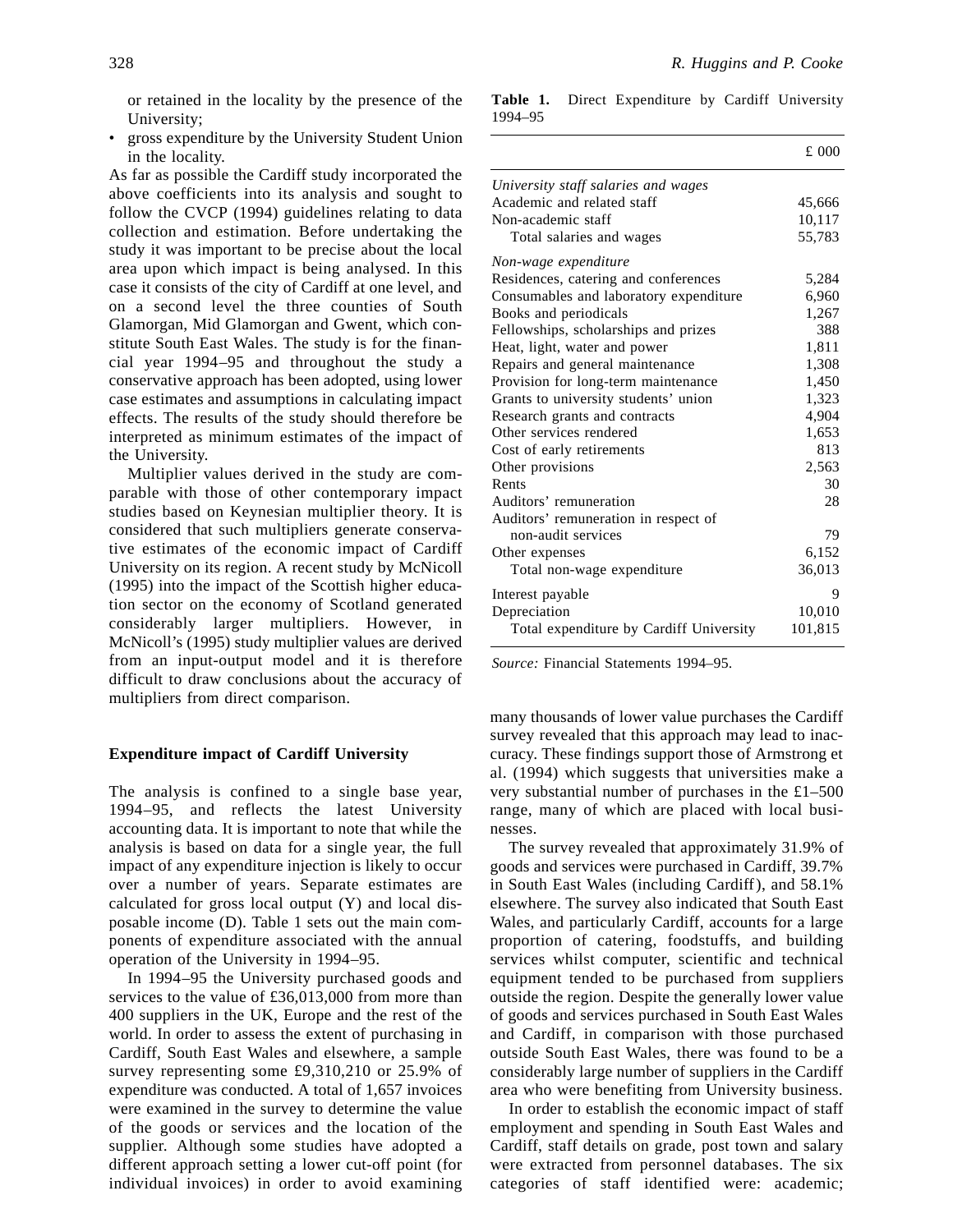academic related (e.g. librarians, administrators); research, clerical; technicians and manual. Analysis revealed that 98.4% of all University staff reside within South East Wales. The academic and technician staff groups showed the greatest propensity to commute to and from work from areas outside Cardiff. Among academic staff, only 55% reside in Cardiff while a further 42% live in the rest of South East Wales. In addition, 3% of academic staff reside in areas outside South East Wales. The situation is similar for technicians with only 55% residing in Cardiff itself, while 44% reside within areas of South East Wales other than Cardiff. Research and manual staff have the highest propensity to live in Cardiff. Taking academic and academic related staff together (i.e. those with the highest earnings), 57.7% live in Cardiff and 97% live in South East Wales (including Cardiff).

In 1994–95 there were 13,935 students at the University whose expenditure made a significant contribution to the service sector in Cardiff and South East Wales. Of these some 11,035 students were undergraduates residing in Cardiff for a minimum of 30 weeks of the year, while 2,146 were full-time postgraduates who resided in Cardiff for a minimum of 40 weeks per year. In addition to local authority grants, a total of 5,060 students, or 57% of 8,847 students who were eligible, took up loans under the Governments Student Loans Scheme to supplement their grants during the 1994–95 academic year. The total value of these loans was £5,201,588 with the average amount per student approximately £1,028 per annum. A significant proportion of this extra income will represent expenditure benefiting the South East Wales economy.

In order to assess student expenditure in Cardiff and South Wales a questionnaire survey of 500 students was undertaken. The survey yielded 258 usable responses (a more than acceptable response rate of 51.6%). The survey showed that the average total weekly expenditure of students during term time was £81.17 per student and that only 9.6% of this took place outside of Cardiff or South East Wales. The survey also found that among students living in private accommodation, 14.4% of their spending took place within the University. For those living in University halls and other University owned residences 59.9% of their spending took place within the University. The term-time residential location of students was established with reference to the students database record system. Undergraduate students were strongly concentrated within the Cardiff district, in particular the central area of the city.

The model is basically an extension of the one introduced by Bleaney et al. (1992), which was further refined by both Armstrong et al. (1994) and Robson et al. (1995). Armstrong et al. (1994) introduced some particular refinements which have been adapted for use in the Cardiff case.

### *Initial Injection (Expenditure Base)*

The model involves a number of stages. At the outset this simply involves estimating the size of the initial monetary injection into the local economy.

This expenditure base is given as:

$$
E = L + G \tag{1}
$$

where  $E =$  expenditure base,  $L =$  labour services bought by the University,  $G =$  goods and services bought from outside by the University. *E* excludes pensions (though not employees pensions contributions.), depreciation, self-financing operations (e.g. residences, catering and farms, where the effect will be seen through student expenditure).

*First-round Gross Local Output (GLO)*

$$
Y_1 = L + A + hG
$$
 measured at market prices (2)

where  $Y_1$  = first-round GLO,  $h$  = the proportion of *G* generated locally, *A* = the additional labour incomes of University employees.

*First-round Local Disposable Income* This given as:

$$
D_1 = (1 - t) (Y_1 - hiG)
$$
 (3)

where  $D_1$  = first round impact on disposable incomes of local residents,  $i =$  indirect tax rate (e.g. VAT),  $t = a$  direct tax rate (which allows for reduced unemployment benefits as well as income taxation).

## *Second-round Gross Local Output* This is given as:

$$
Y_2 = vZ + wcD_1 \tag{4}
$$

where  $Z =$  total spending by students,  $v =$  proportion of student expenditures made on local produced goods and services,  $w =$  proportion of staff spending on locally produced goods and services, *c* = proportion of additional staff income consumed (the remainder being saved) – the marginal propensity to consume.

*Second-round Disposable Income* This is given as:

$$
D_2 = (1 - t) (1 - i)Y_2
$$
 (5)

*The Full Multiplier for GLO (all rounds)* This is given as:

$$
Y_f/Y_1 = (Y_1 + Y_2 + Y_3 + \dots) / Y_1
$$
  
= 1 + (1 + wc(1 - t) (1 - i) + \dots)Y\_2/Y\_1  
= 1 + Y\_2/[1 - wc(1 - t)(1 - i)]Y\_1 (6)

 $Y_f$  = the final GLO (after all rounds of the multiplier process).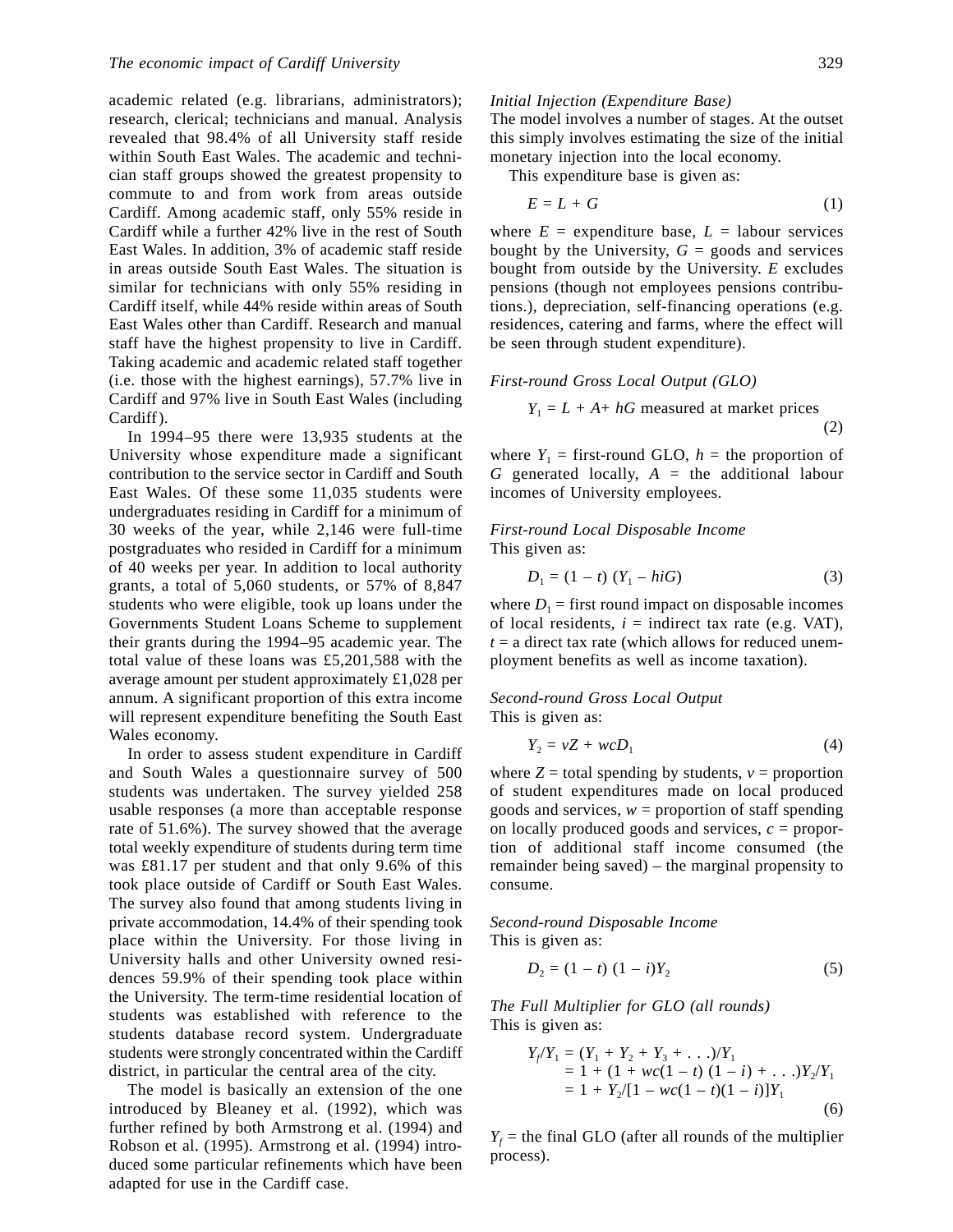*The Full Multiplier for Local Disposable Income* This is given as:

$$
D_f/D_1 = (D_1 + D_2 + D_3 + ...)/D_1
$$
  
= 1 + (1 - t) (1 - i) (1 + wc(1 - t) (1 - i) + ...)/2/D\_1  
= 1 + (1 - t) (1 - i)Y\_2/[1 - wc(1 - t)(1 - i)]D\_1 (7)

 $D_f$  = the final disposable income (after all rounds in the multiplier process).

#### *Application of the Model*

The application of the model consists of using the multiplicand coefficients and variables generated from other sources as listed. All data refers to £000s.

#### *Initial Injection*

$$
E = L + G
$$
  
\n
$$
L = \text{total labour costs} - \text{pensions}
$$
  
\n
$$
= 55,783 - 5,994 = 49,789
$$
  
\n
$$
G = \text{expenditure on goods and services}
$$
  
\n
$$
- \text{deprecision}
$$
  
\n
$$
= 36,013
$$
  
\n
$$
E = 49,789 + 36,013 = 85,802
$$

#### *(1a) First-round gross local output (GLO)*

 $Y_1 = L + A + hG$  measured at market prices

 $h =$  the proportion of *G* generated locally = 0.319 for Cardiff and  $0.397$  for South East Wales.  $A =$  the additional labour incomes of University employees, a coefficient of 0.075 has been used for estimating a proportion of academic and academic related salaries (the mean of the coefficients used by Bleaney et al. (1992) and Armstrong et al. (1994)).

$$
Y_1 = (49,789) + (0.075) (39,898)
$$
  
+ (0.319) (36,013)  
= 64,269 for Cardiff  

$$
Y_1 = (49,789) + (0.075) (39,898)
$$
  
+ (0.397) (36,013)  
= 67,079 for SE Wales

*(1b) First-round Local Disposable Income*

$$
D_1 = (1 - t) (Y_1 - hiG)
$$

 $t = a$  direct tax rate (which allows for reduced unemployment benefits as well as income taxation) = total takes-offs as a proportion of total related expenditure  $= (22,097)/(52,457) = 0.42$  (taken from University internal financial data).  $i =$  indirect tax rate  $= 0.14$ (taken from UK national accounts).

Therefore:

$$
D_1 = (1 - 0.42) ((64,269)
$$
  
- (0.319) (0.14) (36,013))  
= 36,343 for Cardiff  

$$
D_1 = (1 - 0.42) ((67,079)
$$
  
- (0.397) (0.14) (36,013))  
= 37,745 for SE Wales

*(2a) Second-round Gross Local Output*

$$
Y_2 = vZ + w cD_1
$$

*Z* = total spending by students. Weekly student spending  $= \pounds 81.17$  per student, also there are 11,035 undergraduates (in residence for 30 weeks) 2,146 full-time postgraduates (in residence for approximately 40 weeks). For the purposes of this study parttime postgraduates are excluded as it assumed that most are from the locality and would already be in residence. Therefore  $Z = [(81.17), (30), (11,035)] +$  $[(81.17) (40) (2,146)] = 33,839$  (approx.).

 $v =$  proportion of student expenditures on goods and services in the locality. Of total student expenditure only 9.6% took place outside of Cardiff or South East Wales, and in general it is safe to assume that v for both Cardiff and South East Wales will be the same as almost all student spending in the region takes place within Cardiff. As well as spending outside the region, spending within the University must also be deducted in order to avoid double counting. For 60% of students (those living in private accommodation) this equalled 14.4%. For the 40% of students living in University-owned accommodation this rose to 59.9%. Hence a weighted average of the two =  $[(60) (14.4) + (40) (59.9)]/(100)$  = 32.6%. Therefore  $v = 1$  – spending outside the locality – spending within the University  $= 1 - 0.096$  $-0.326 = 0.58$ .

 $w =$  the proportion of staff spending on locally produced goods and services. Values for these have been derived using retention factors generated by Robson et al. (1995), who estimate a mean retention rate of 0.24 for the city and 0.32 for the region. However we estimate that approximately double (66.0% compared to 32.7%) the amount of staff live in Cardiff (who are employed by Cardiff University, compared with the staff of Manchester's universities and who live in the city of Manchester). On the other hand while almost 100% of the staff of Manchester's universities live in the North West region, this falls to 98.4% for South East Wales. It therefore appears that there should be a slight convergence of the retention rates for the Cardiff case. Hence for the Cardiff locality we estimate  $w = (0.24) +$  ${[(0.327)/(0.660)] (0.32 - 0.24)} = 0.28$ . For South East Wales  $w = (0.984) (0.32) = 0.31$  (approx.).

 $c =$  the marginal propensity to consume  $=$  from the Family Expenditure Survey this is estimated to be 0.90.

Therefore:

- *Y*<sub>2</sub> = ((0.58) (33,839)) + ((0.28) (0.9) (36,343))  $= 28,785$  for Cardiff
- *Y*<sub>2</sub> = ((0.58) (33,839)) + ((0.31) (0.9) (37,745))  $= 30,157$  for SE Wales

*(2b) Second-round Disposable Income*

$$
D_2 = (1 - t)(1 - i)Y_2
$$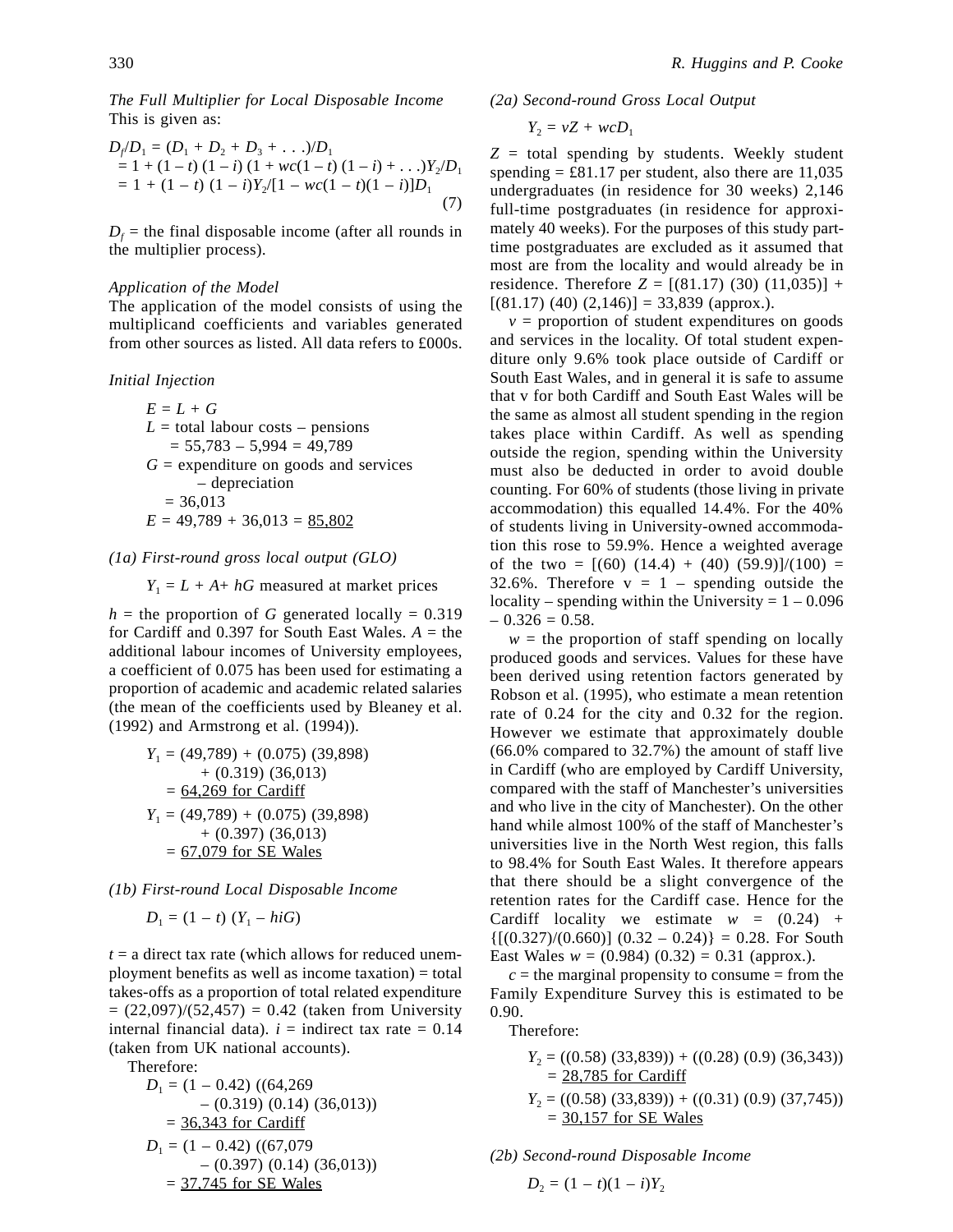$$
D_2 = (1 - 0.42) (1 - 0.14) (28,785)
$$
  
= 14,358 for Cardiff  

$$
D_2 = (1 - 0.42) (1 - 0.14) (30,157)
$$
  
= 15,042 for SE Wales

*(3a) Third-round Gross Local Output*

$$
Y_3 = wCD_2
$$
  
\n
$$
Y_3 = (0.28) (0.90) (14,358)
$$
  
\n
$$
= 3.618 \text{ for } \text{Cardiff}
$$
  
\n
$$
Y_3 = (0.31) (0.90) (15,042)
$$
  
\n
$$
= 4.197 \text{ for } \text{SE Wales}
$$

*(3b) Third-round Disposable Income*

$$
D_3 = (1 - t) (1 - i)Y_3
$$
  
\n
$$
D_3 = (1 - 0.42) (1 - 0.14) (3,618)
$$
  
\n
$$
= 1,805 \text{ for } \text{Cardiff}
$$
  
\n
$$
D_3 = (1 - 0.42) (1 - 0.14) (4,197)
$$
  
\n
$$
= 2,093 \text{ for } \text{SE Wales}
$$

#### *(4a) Fourth-round Gross Local Output*

$$
Y_4 = wcD_3
$$
  
 
$$
Y_4 = (0.28) (0.9) (1,805) = 455
$$
 for Cardiff  
 
$$
Y_4 = (0.31) (0.9) (2,093) = 584
$$
 for SE Wales

*(4b) Fourth-round Disposable Income*

$$
D_4 = (1 - t) (1 - i)Y_4
$$
  
\n
$$
D_4 = (1 - 0.42) (1 - 0.14) (455)
$$
  
\n
$$
= 227 \text{ for } \text{Cardiff}
$$
  
\n
$$
D_4 = (1 - 0.42) (1 - 0.14) (584)
$$
  
\n
$$
= 291 \text{ for } \text{SE Wales}
$$

*(5a) Fifth-round Gross Local Output*

$$
Y_5 = wcD_4
$$
  
 
$$
Y_5 = (0.28) (0.9) (227) = 57
$$
 for Cardiff  
 
$$
Y_5 = (0.31) (0.9) (291) = 82
$$
 for SE Wales

*(5b) Fifth-round Disposable Income*

$$
D_5 = (1 - t) (1 - i)Y_5
$$
  
\n
$$
D_5 = (1 - 0.42) (1 - 0.14) (57)
$$
  
\n
$$
= 28 \text{ for Cardiff}
$$
  
\n
$$
D_5 = (1 - 0.42) (1 - 0.14) (82)
$$
  
\n
$$
= 41 \text{ for SE Wales}
$$

#### *(6a) Sixth-round Gross Local Output*

 $Y_6$  = wcD5  $Y_6 = (0.28) (0.9) (28) = 7$  for Cardiff  $Y_6 = (0.31) (0.9) (41) = 11$  for SE Wales

## *(6b) Sixth-round Disposable Income*

 $D_6 = (1 - t) (1 - i)Y_6$  $D_6 = (1 - 0.42) (1 - 0.14) (7) = 3$  for Cardiff  $D_6 = (1 - 0.42) (1 - 0.14) (11) = 5$  for SE Wales *(7a) Seventh-round Gross Local Output*

$$
Y_7 = wcD_6
$$
  
\n $Y_7 = (0.28) (0.9) (3) = 1$  (approx.) for Cardiff  
\n $Y_7 = (0.31) (0.9) (5) = 1$  (approx.) for SE Wales

*(7b) Seventh-round Disposable Income*

 $D_7 = (1 - t)(1 - i)Y_6$  $D_7 = 0$  for Cardiff  $D_7 = 0$  for SE Wales

#### *Total Gross Local Output 1994–95*

Total Gross Local Output (GLO) is to equal to the sum of the outputs for each round of spending, and is shown by Table 2.

**Table 2.** Estimated gross local output for Cardiff and South East Wales (£ 000)

|         | Cardiff | South East Wales |
|---------|---------|------------------|
| Round 1 | 64,269  | 67,079           |
| Round 2 | 28,785  | 30,157           |
| Round 3 | 3,618   | 4,197            |
| Round 4 | 455     | 584              |
| Round 5 | 57      | 82               |
| Round 6 |         | 11               |
| Round 7 |         | 1                |
| Total   | 97,192  | 102,111          |

Therefore Cardiff University has the effect of generating a gross local output in Cardiff of £97.19 million and £102.11 million in South East Wales.

#### *Total Local Disposable Income 1994–95*

Total Local Disposable Income (LDI) is to equal to the sum of the incomes for each round of spending, and is shown by Table 3.

**Table 3.** Estimated local disposable income for Cardiff and South East Wales (£ 000)

|         | Cardiff | South East Wales |
|---------|---------|------------------|
| Round 1 | 36,343  | 37,745           |
| Round 2 | 14,358  | 15,052           |
| Round 3 | 1,805   | 2,093            |
| Round 4 | 227     | 291              |
| Round 5 | 28      | 41               |
| Round 6 | 3       | 5                |
| Round 7 | 0       |                  |
| Total   | 52,764  | 55,227           |

Therefore Cardiff University has the effect of generating local disposable income in Cardiff of £52.76 million and £55.23 million in South East Wales.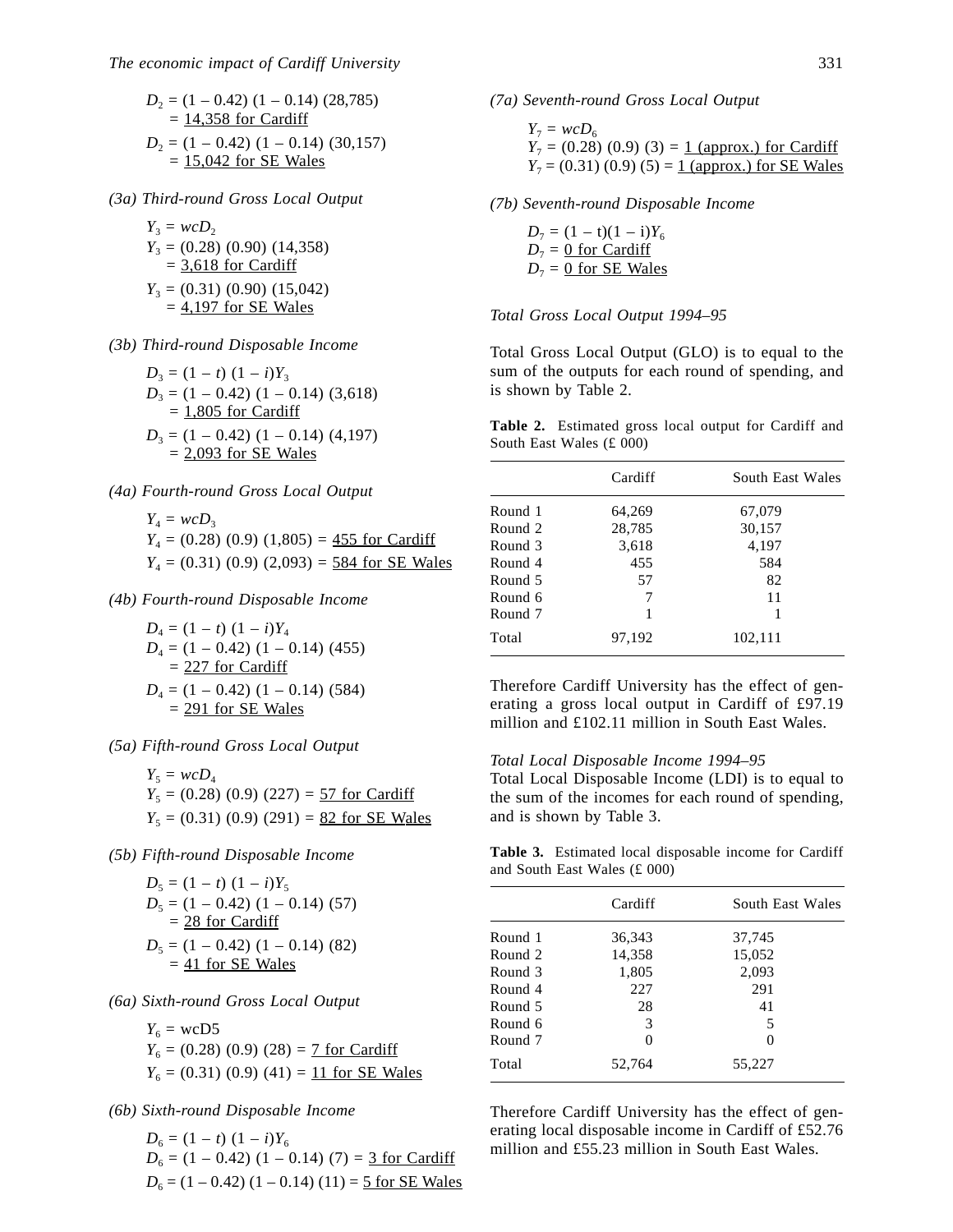*Full Multiplier for GLO* This is given as:

$$
Y_f/Y_1 = 1 + Y_2/[1 - wc(1 - t)(1 - i)]Y_1
$$
  
= 1 + 28,785/[1 - (0.28) (0.9) (1 - 0.42)  
(1 - 0.14)] 64,269 = 1.51 for Cardiff  
= 1+ 30,157/[1 - (0.31) (0.9) (1 - 0.42)  
(1 - 0.14)] 67,079 = 1.52 for SE Wales

where all terms are as previously defined, and  $Y_f =$ the final GLO (after all rounds of the multiplier process).

#### *Full Multiplier for LDI* This is given as:

$$
D_f/D_1 = \frac{1 + (1 - t) (1 - i)Y_2}{[1 - wc(1 - t) (1 - i)]D_1}
$$
  
= 1 + (1 - 0.42) (1 - 0.14) (28,785)/[1 - (0.28)  
(0.90) (1 - 0.42) (1 - 0.14)] 36,343  
= 1.45 for Cardiff  
= 1 + (1 - 0.42) (1 - 0.14) (30,157)/[1 - (0.31)  
(0.90) (1 - 0.42) (1 - 0.14)] 37,745  
= 1.46 for SE Wales

Table 4 summarises the main financial effects of the operation of Cardiff University with regard to Cardiff and South East Wales.

**Table 4.** The Effect of the Operation of Cardiff University on the City of Cardiff and South East Wales (£ 000)

|                            | Cardiff         | South East<br>Wales |
|----------------------------|-----------------|---------------------|
| Expenditure base $(E)$     | 85,802          | 85,802              |
| First round GLO $(Y_1)$    | 64,269          | 67,079              |
| First round LDI $(D_1)$    | 36,343          | 37,745              |
| Second round GLO $(Y_2)$   | 28,785          | 30,157              |
| Second round LDI $(D_2)$   | 14,358          | 15.042              |
| Final GLO $(Y_f)$          | 97,192          | 102,111             |
| Final LDI $(D_f)$          | 52,764          | 55.227              |
| Expenditure base           |                 |                     |
| multiplier (GLO) $(Y_i/E)$ | $1.13$ (factor) | $1.19$ (factor)     |
| Expenditure base           |                 |                     |
| multiplier (LDI) $(D_f/E)$ | 0.61            | 0.64                |

The local expenditure impact analysis can be extended in a manner which allows the generation of employment figures, which although fairly robust must be regarded as less accurate than the income effects on which they are based. The first stage involves the estimation of direct employment  $(E_d)$ associated with the University. For Cardiff University in 1994–95 this is estimated as: 2,665 University employees plus 82 Students Union staff. i.e.  $E_d$  = 2,747. As Table 5 indicates this puts the University amongst the top ten employers in Wales.

**Table 5.** Largest Employers in Wales

| 1. South Wales Electricity | 6,658 |
|----------------------------|-------|
| 2. Welsh Water Group       | 6,600 |
| 3. Tesco                   | 5,045 |
| 4. Asda                    | 4,500 |
| 5. Sony                    | 3,500 |
| 6. British Gas             | 3,000 |
| 7. Cardiff University      | 2,747 |
| 8. Ford                    | 2,500 |
| 9. Lloyds Bank             | 2,500 |
| 10. Barclays Bank Cymru    | 2,400 |
|                            |       |

Source: Adapted from Western Mail, 11 October 1995.

In addition to the direct employment associated with the University, the income multiplier effects generate additional jobs elsewhere in Cardiff and South East Wales. Robson et al. (1995) again make use of retention factors to produce employment multipliers of 1.158 for the city and 1.383 for the region. Although these multipliers cannot be directly applied to the Cardiff example it is possible to make adjustments through calculating differences in the relevant consumption profiles of Cardiff-Manchester and South East Wales-North West England. This is best estimated via a calibration of the multipliers to take account of local consumption of goods and services by Cardiff University using the following:

Cardiff Employment Multiplier  
= 
$$
C_m = M_m + [(C_l/M_l) (M_m)]/100
$$

SE Wales Employment Multiplier  
= 
$$
S_m = C_m + \{[(S_1 - C_1)/C_1](C_m - 1)\}
$$

Where:

Manchester local spend factor =  $M_1$  = 0.056 Cardiff local spend factor =  $C_1$  = 0.319 South East Wales local spend factor =  $S_1 = 0.397$ Manchester Employment Multiplier =  $M_m$  = 1.158

Therefore:

$$
C_m = 1.158 + [0.319/0.056) (1.158)]/100 = 1.22
$$
  
\n
$$
S_m = 1.22 + \{[(0.397 - 0.319)/0.319](1.22 - 1) = 1.24
$$

To determine total employment (direct, indirect, induced) is simply a matter of applying the multiplier to total direct employment.

Therefore total University related employment in Cardiff =  $(E_d)$   $(C_m)$  = (2,747) (1.22) = 3,351

Total University related employment in South East Wales =  $(E_d)$   $(S_m)$  = (2,747) (1.24) =  $\frac{3,406}{3}$ 

Therefore, as well as sustaining 2,747 direct employees, Cardiff University is responsible for creating and sustaining some 604 additional jobs in Cardiff and a further 55 in the rest of South East Wales. This suggests that Cardiff University accounts for approximately 2.1% of Cardiff's total local labour market.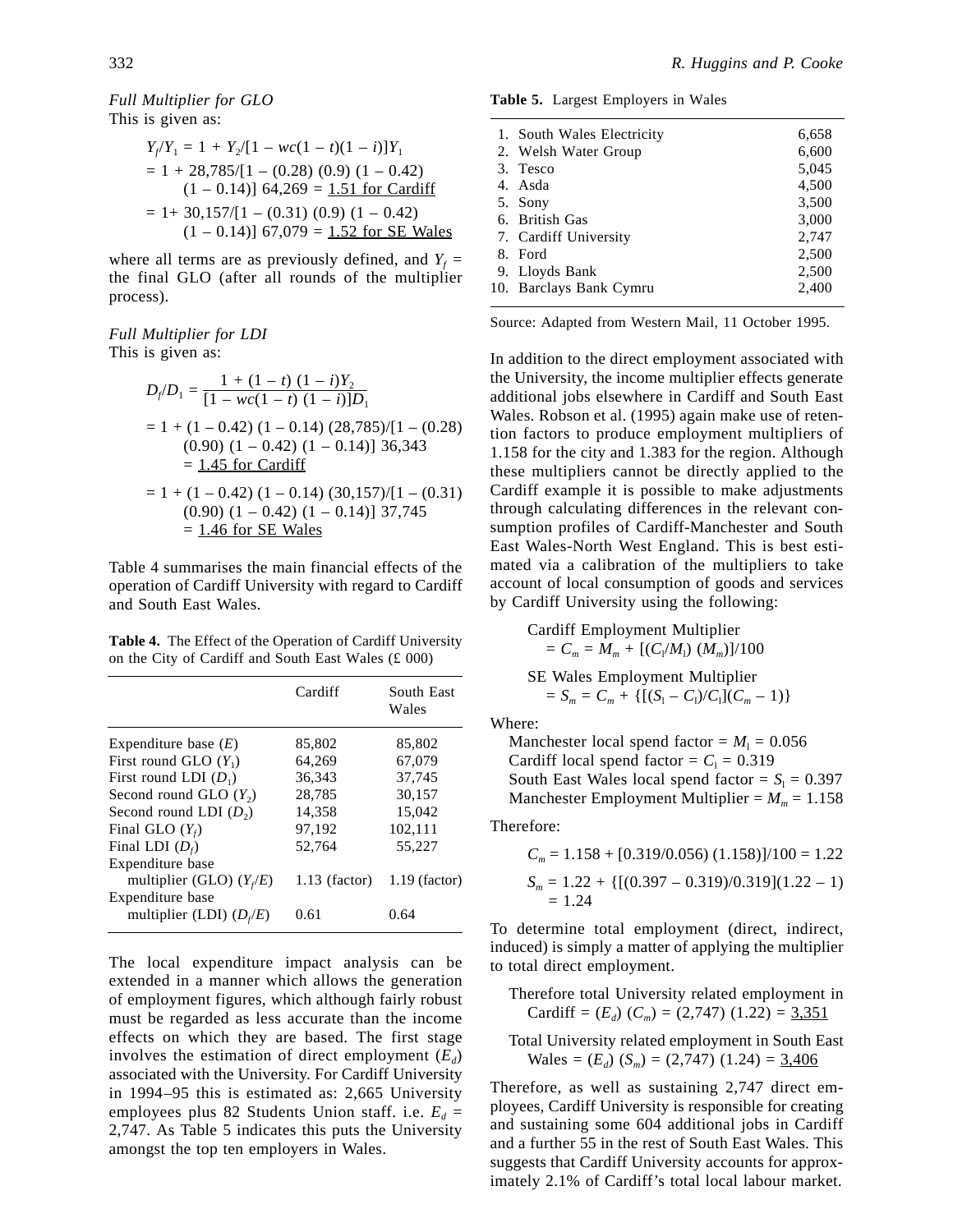The income multiplier values of  $1.46 - 1.52$  generated by the methodology are relatively high compared to the overall variety of multipliers produced by other higher education impact studies undertaken in the UK. Table 6 highlights the varying range of multipliers from the different methodological interpretations applied. However, a further analysis of the figures indicate that the Cardiff multipliers are of a relatively similar value to those produced for establishments within urban areas, e.g. Yorkshire & Humberside (Leeds, Bradford and Hull), Liverpool, Lanchester (Coventry) and Strathclyde (Glasgow).

**Table 6.** Multiplier values used in other UK higher education impact studies

| Study                     | Multiplier value |
|---------------------------|------------------|
| <b>Bolton</b>             | 3.00             |
| Bristol Polytechnic       | 1.15             |
| Lancaster                 | $1.15 - 1.25$    |
| Lanchester Polytechnic    | 1.50             |
| Liverpool                 | 1.45             |
| Manchester                | $1.17 - 1.25$    |
| Nottingham University     | 1.059            |
| South Shields             | 1.30             |
| Southampton University    | 1.197            |
| Stirling                  | $1.24 - 1.54$    |
| Strathclyde University    | $1.66 - 2.15$    |
| University of East Anglia | 1.20             |
| Wolverhampton Polytechnic | $1.027 - 1.103$  |
| Yorkshire & Humberside    | 1.30             |

*Source:* CVCP (1994).

#### **Knowledge impact of universities**

Knowledge, and access to knowledge, are becoming one of the most important success factors in urban and regional development policies. Consequently, the concept of a knowledge network has increasingly come to the fore as an instrument in development strategies. These knowledge networks generate, collect and transfer scientific information through a multitude of channels. The presence of a knowledge network is increasingly regarded as a primary locational factor as it allows entrepreneurs to benefit from the availability of new information, while at the same time linkage to a knowledge and information node provides access to larger national and international networks (Nijkamp et al., 1994). Universities, along with other research institutes, are increasingly represented as an important resource and node in knowledge networks that can be tapped in order to promote growth.

The urban and industrial make-up of a locality is a crucial factor in shaping university-industry links, particularly the strength of the high-tech and start-up firms sector, which are known to be much more dependent on research and knowledge transfer than mature-sector firms. Also, while large firms are often self-supporting with regard to R&D, small (technology-based) firms are often highly dependent on external sources of research. Therefore, as the diffusion of knowledge proliferates, it is usually high-tech and starting firms that tend to cluster around universities (Florax and Folmer 1992). Access to a high quality knowledge-base offers opportunities for creative and new decisions in the strategies of these firms. These opportunities often come in the form of access to what are called 'learning principles', i.e. learning-by-examining, learning-by-doing and learning-by-using, which are becoming a critical competitive tool (Nijkamp et al. 1994). Those universities with long-standing industrial ties have obviously progressed further down the path towards developing a range of formal and informal technology transfer related services and facilities. They will usually have better evolved systems for disseminating information with a marketing strategy directed inwards at their own members and outwards at potential firm sponsors. According to Bower (1992), Cornell, MIT and Stanford in the US and UMIST, Imperial College and Edinburgh in the UK are among the institutions which fall into this category. Others institutions have tended to borrow the practices of these pioneer institutions. The recent trend has been to adopt the 'science park model' of technology transfer which in the UK, in particular, has been influenced by the keenness of government to foster universities as incubators of growth.

Universities were among the first founders of science parks seeking to develop stronger links between industry and higher education institutes. The vision was one of a location with a critical mass of scientifically sophisticated individuals generating new technologies and innovative ideas often produced in universities and channelled and diffused by new commercial ventures located in-purpose-built units in close proximity to the university (Westhead and Storey 1995). There has been much debate as to whether or not science parks have contributed significantly to local economic development. The science park movement is founded on the belief that the process of developing innovative technologies and products places special requirements on inputs that are often not available within an individual company's own establishment (Bower 1992). However, although usually presented as a key element in technology transfer policy, science parks are increasingly accused of being essentially real estate developments, where beyond a small number of special cases it is the quality of the buildings and the environment rather than a university's research inputs that sells the space (CVCP 1994).

A number of studies exist which indicate that for investments in buildings, close proximity to universities is not an important location factor. These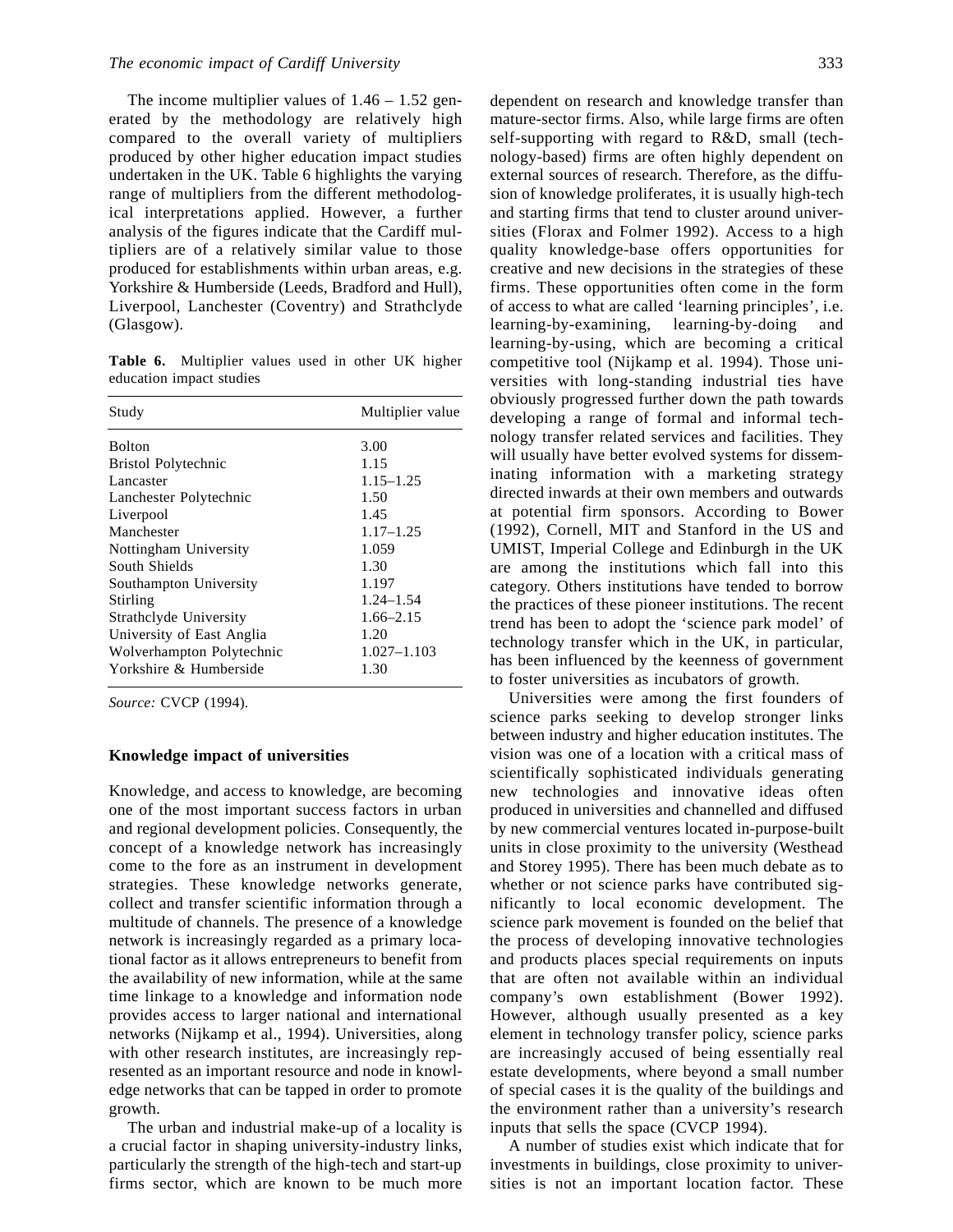studies show very few benefits arising from the agglomeration of industry close to university, and a lack of empirical evidence of meaningful linkages between university and technology-based companies in their vicinity (Florax and Folmer 1992; Shachar and Felsenstein 1992). In addition, evidence suggests that few science parks act as a growth pole in the urban context or nor a catalyst for high technology development (Shachar and Felsenstein 1992). However, although the direct economic benefits have not always been impressive the generative effects of these knowledge centres are seen as important cornerstones of urban and regional strategies (Nijkamp et al. 1994). Robson et al. (1995) argue that the sheer number of university-owned science parks demonstrates that they are certainly of some benefit to the institutions themselves. A recent study by Westhead and Storey (1995) to ascertain 'added-value' of science park location in the UK, measured the formal and informal links developed with local higher education institutions by independent science park firms, compared with the links made by a comparable group of independent high technology firms not located on a park. The survey revealed that a link with a local higher education institute is correlated with firm survival. However, the survey also revealed that the vast majority of links developed with local institutes are generally informal ones.

From this empirical evidence Westhead and Storey (1995) suggest that the role of industrial liaison officers within higher education institutes needs to be strengthened, particularly their relationships with science park managers which enable the further establishment of systems which actively link individuals in firms with individuals in appropriate university departments. Despite the perception of science parks as property-based initiatives that just happen to be located adjacent to a university (which itself is often seen by tenant firms as an overstaffed bureaucracy funding from rental payments), Westhead and Storey (1995) suggest that a happy medium could be reached through a central unit managing the property aspects of universities and acting as an effective conduit to the knowledge resources of institutes. This centrality of access to some universities is an issue raised by MacNamara et al. (1995) who argue that many universities lack a recognisable 'front door' for enquiries, with SMEs, potential inward investors and intermediaries often finding it difficult to identify the most appropriate source of help. Therefore the introduction of a coordinated gateway for both local and international enquiries needs to be coupled with increasing knowledge management by universities.

## **Cardiff University: a knowledge node of regional industrial clusters**

The transformation of Welsh industry towards a higher-skill, high GDP and low unit labour costs, engineering-led manufacturing economy has been associated with the development of industrial complexes in automotive and electronics engineering, which display most of the key characteristics of the ideal innovative regional cluster. Cardiff University has played a part in the development of these clusters acting as a local host for joint research and development programmes with automotive companies such as Lucas and Rover in which industry-relevant R&D is conducted for clients inside and beyond the region. The automotive sector R&D undertaken by the University has mainly concentrated on systems engineering, new materials and robotics. In addition the University, together with other Welsh higher education institutes, has conducted research for electronics companies in IT, semiconductors and magnetics. Overall, universities in Wales conduct some £6 million of industrial research per year, of which £2 million is basic research. To some extent this figure has been boosted by the fact that there are scarcely any free-standing public research institutes and relatively few basic research consultancies in Wales.

The emergence of these industrial clusters in Wales suggests a more systematic co-ordination to regional economic development, driven by the hierarchical relationship between globally successful inward investors and local supplier companies, but animated in a relatively non-hierarchic, networked manner by a variety of local bodies, including Cardiff University. Researchers at the University have increasingly been drawn into new 'heterarchic' relationships that have begun to develop. Initially, this has often been through day-schools or seminars at which academic expertise has been shared and refined in discussion with company managers. Later, small research projects have been commissioned with a focus on relaying knowledge about global bestpractice on such new management tools as 'lean production', 'business process re-engineering' and 'value analysis' back to both large foreign and smaller indigenous firms in the region. Technical research in the engineering departments of the University has, in any case, been partly industryfunded for many years but now there is an incentive to apply it in the context of the emergent engineering economy.

Despite the commonly held view that industry regard the commercial awareness of academics with a degree of scepticism, a survey by Cooke, Davies and Huggins (1995) of 200 technology-based firms in South Wales illustrated that over 30% of companies in the locality use the technical services of higher education or further education colleges.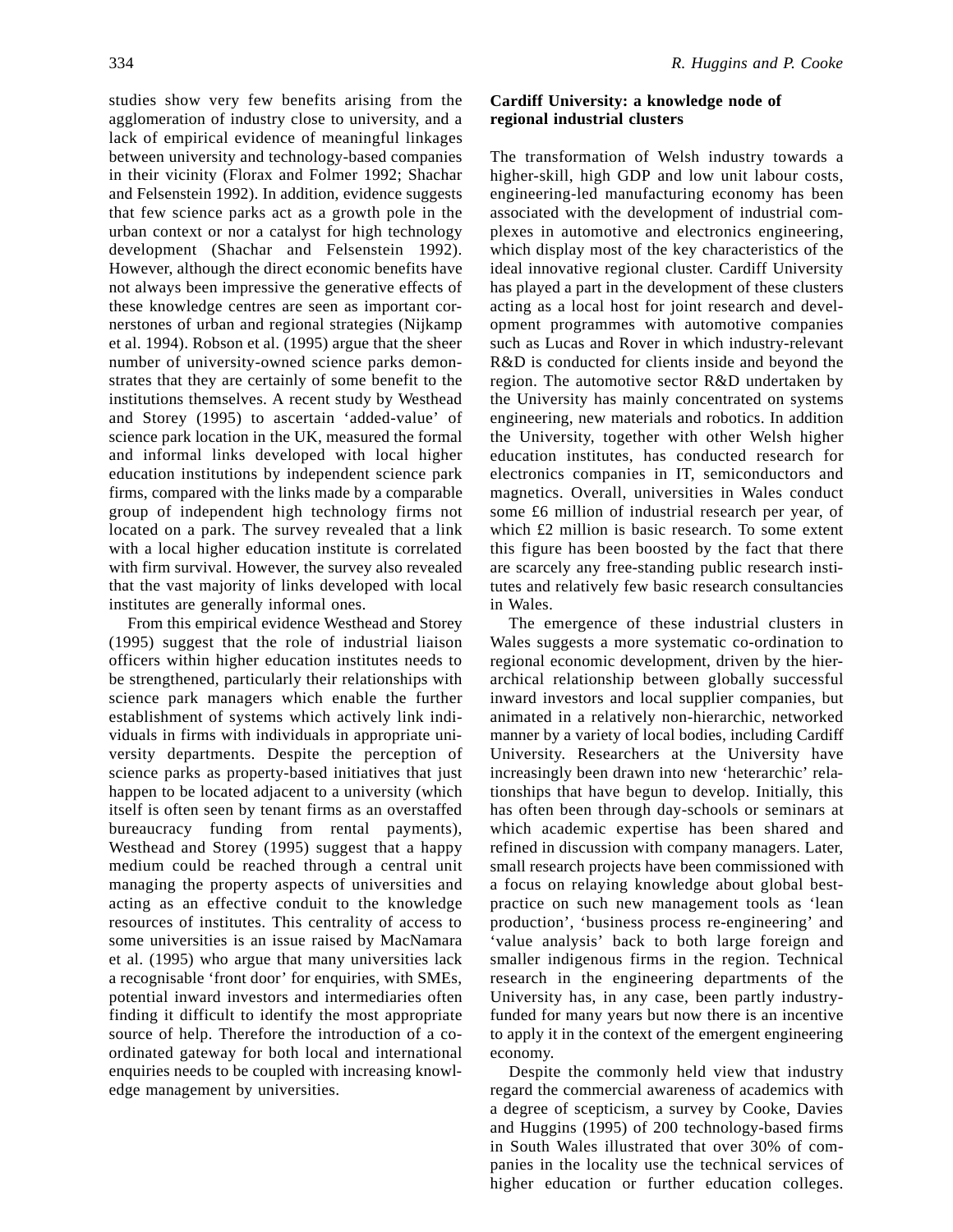Furthermore, Cardiff University was cited almost twice as often as any other institution. The survey also highlighted that the significant majority of links with universities and higher education institutes are at a local or regional level, rather than national or international. This is undoubtedly due to a number of factors, one of which is that a lack of resources among many SMEs in the region means they are often over-dependent on their own contacts and knowledge which are usually highly localised. This ultimately means they are not aware of the wider range of R&D services available or any complementary R&D that has been undertaken elsewhere. Also, respondents felt that more importance needed to be attached to selecting the right partner to assist in the development of the innovation, with the general view that some form of intermediary is required to effect such partnerships, i.e. individual firms need not be solely left to themselves organise collaborative ventures. This issue, mentioned earlier by MacNamara et al. (1995), has resulted in many South Wales firms having little knowledge of whether potential partners had the degree of understanding and awareness which they were looking for. Problems were also encountered regarding the amount of time and resources needed to identify and secure a potential partner, particularly in the SME sector.

Dissemination of the results of the Cooke, Davies and Huggins (1995) survey, and the subsequent raising of awareness of the some of the collaborative problems faced by firms, has led to the settingup of the Cardiff University Innovation Network (CUIN), which is an attempt by the University to not only capitalise on this success, but also to promote networking concepts within the locality. The CUIN was launched in March 1996 to focus on all aspects of innovation, i.e. turning creative ideas into successful commercial products. The Network seeks to incorporate the best practice networking activities of some of the larger, often foreign-owned firms within the locality which deliberately build internal and external networks. Therefore, the Network will act as a facilitator and encourager of networking between companies, and between companies and the University.

The Network, the first of its kind to be introduced in Wales, will provide support for industrial innovation and will mean that the University as a whole will be able to more effectively contribute to wealth creation. As one of its long-term goals the CUIN is attempting to build links with one of the largest science parks in Wales, that of Imperial Park near Newport. However, there has been some criticism that the University has failed to forge a good relationship with a science park/technology centre situated adjacent to its own main 'campus'. The Cardiff Business & Technology Centre (CBTC) was created in 1987 with the purpose of providing business units on land owned by Cardiff University, that would be available for use by newly created companies and small scale businesses which fulfilled a set of general objectives. These objectives consisted of helping:

- new innovative firms to establish and grow;
- existing SMEs to modernise and diversify;
- to promote technology transfer.

Companies particularly targeted to set-up in the Centre were specialist software companies, computer and communication companies, and medical companies involved in R&D. Another prime target was the University projects in various departments which could be spun out as small enterprises. In recent years there had been the addition of companies involved in the food marketing sector and basic computer skills training for members of the public, which has diffused the 'technology image' of the Centre.

A recent survey, (Griffiths and Hampson 1995), of the Centre's tenants revealed that closeness to the University was only relatively important to 37.5% of the sample. The survey also revealed that although networking activity within the Centre was virtually non-existent, 63% of companies gave contracts to University departments to perform work for them, or to use the University's facilities. These companies did place a particular value on their relationships with the University, especially the 37.5% of companies which originally were spin-outs. Griffiths and Hampson (1995) conclude their survey by stating that CBTC does not appear to have fulfilled one of its original objectives very well, particularly the encouragement of enterprises from higher education institutions. Although part of this problem may be attributed to the University failing to encourage worthwhile links with the Centre, the majority of the blame must lie with the Centre's management team who have failed to bring in 'value-added' tenants that would thrive on the environmental synergies that such a centre is able to create. This confirms the view that although such centres and parks have a desirability in terms of the quality of buildings and surroundings, there is an apathy from management of centres towards acting as intermediaries for interaction between firms and universities.

#### **Conclusions**

This study, using a previously developed and refined model, has shown that it is possible to estimate fairly accurately the economic impact of Cardiff University on its locality and sub-region. This analysis suggests that in the 1994–1995 period the University had the effect of creating a total local income of £97.19 million in Cardiff and £102.11 million in South East Wales as a whole. When taxes, pension contributions, national insurance, etc. are taken into consideration the remainder amounts to a local disposable income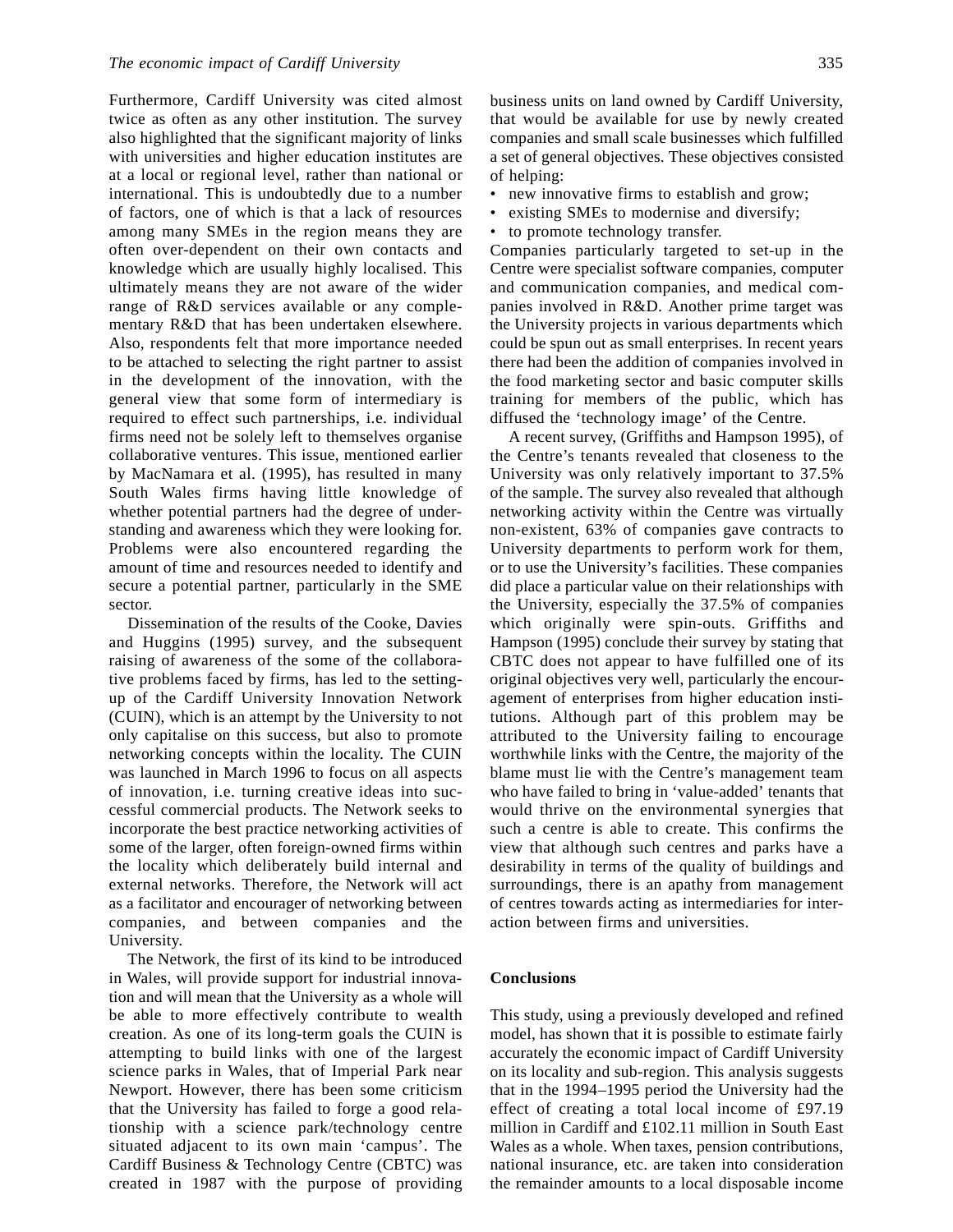of £52.76 million in Cardiff and £55.23 million in South East Wales. The modelling exercise also suggests that as well as supporting 2,747 direct employees, its consumption patterns generate a further 604 indirect jobs in Cardiff and 55 in the rest of South East Wales. As well as expenditure effects account has also been taken of the knowledge role of the University in enhancing the 'learning capacity' of the locality. Cardiff University is attempting to make the most of opportunities with regard to its industrial departments and the links that can be (and are being) made with firms in the locality, particularly through collaboration with firms in the automotive and electronics sectors who are gradually upgrading the technical nature of operations. The introduction of the innovation network will increase the creative force engendered through universityindustry links. The network will create a gateway or 'technoport' for knowledge acquisition and dissemination both locally and globally.

In the US there is much talk of reinventing universities but the Cardiff approach of a gradual evolution would seem to be quite successful, although it obviously has its problems, such as the technology park. This considered approach may offer the University more flexibility to adapt to a climate of economic development which is strongly based on the acquisition, analysis and transmission of information and on its application. In future, the University may even be forced to share, or even give up a part of its role as a repository of information and ideas (Hague 1991). The knowledge society will have a huge impact on working life and much of that impact will fall on the universities. Universities will increasingly need to adopt a more outgoing, marketled commercial attitude, plugging into and supporting the development of the local economy. Also, the large number of university impact studies being conducted is an indication of the increasing pressure on universities to show their 'worth' to local communities. However this accountability, i.e. the fact that public and the government have decided that universities are too important to be allowed to exist in ivory-towered isolation, should be seen as a two-way street (McInnis 1995). Communities should address what they see to be the benefits of the knowledge 'dispersal' of universities. Also, one should not forget the cultural and non-industrial nature of much academic research. Academics at Cardiff University, for instance, have for many years been involved in projects designed to upgrade and regenerate the local economy. These researchers often bring in certain local tacit knowledge which could not be obtained through consultants from elsewhere.

Finally, it is clear that universities are increasingly attempting to be recognised as significant 'stakeholders' in their own right within their localities (Robson et al. 1995). However, it is worth remembering Barzun's (1968) postulation that the number of claims on a university is unlimited, and those that threaten fragmentation must be resisted. Therefore, university authorities must retain a balance between the change to market competition and their role as places of special competence and knowledge (OECD 1982; McInnis 1995).

#### **References**

- Armstrong, H.; Darrall, J.; Grove-White, R.: Building Lancaster's future: the economic and environmental impacts of Lancaster University Expansion to 2001, Department of Economics and the Centre for the Study of Environmental Change, Lancaster University, 1994.
- Barzun, J.: The American University: how it runs, where it is going. Harper and Row, New York 1968.
- Batten, D.: Network cities: creative urban agglomerations for the 21st Century. Urban Studies 32(2), 313–327 (1995).
- Bleaney, M.; Binks, M.; Greenaway, D.; Reed, G.; Whynes, D.: What does a University add to its local economy?. Applied Economics 24, 305–311 (1992).
- Bower, D.: Company and campus partnership: supporting technology transfer. Routledge, London 1992.
- Chrisman, J.; Hynes, T.; Fraser, S.: Faculty entrepreneurship and economic-development: the case of the University-of-Calgary. Journal Of Business Venturing 10(4), 267–281 (1995).
- Cooke, P.: Reinventing the region: firms, clusters and networks in economic development. In: Daniels, P.; Lever, W. (eds.), The Global Economy in Transition. Longman, London 1996.
- Cooke, P.; Davies, S.; Huggins, R.: The South Wales technopole: customer survey and design of the network. Report to EU-DG13-SPRINT, CASS-UWCC, Cardiff 1995.
- CSO: Family spending: a report on the 1992 Family Expenditure Survey. HMSO, London 1993.
- CSO: United Kingdom National Accounts 'Blue Book'. HMSO, London 1994.
- CVCP: Universities and Communities, London, Committee of Vice-Chancellors and Principals of the Universities of the United Kingdom, 1994.
- Dill, D.: University-industry entrepreneurship: the organization and management of American-University Technology. Higher Education 29(4), 369–384 (1995).
- Florax, R.; Folmer, H.: Knowledge impacts of universities on industry: an aggregate simultaneous investment model. Journal of Regional Science 32(4), 437–466 (1992).
- Griffiths, C.; Hampson, D.: A tale of two science parks, 3rd Annual International Conference on 'High Technology Small Firms'. Manchester Business School, September, 1995.
- Hague, D.: Beyond universities: a new republic of the intellect. Institute of Economic Affairs, London 1991.
- Huggins, R.: Competitiveness and the global region. In: Simmie J. (ed.), Innovation, Networks and Learning Regions. Jessica Kingsley, London 1997.
- Lambooy, J.: The European city: from Carrefour to Organisational Nexus. Tijdschrift voor Economische en Sociale Geographie 84(4), 258–268 (1993).
- MacNamara, O.; Hamnett, A.; Vaughan, R.: The Knowledge House, 3rd Annual International Conference on 'High Technology Small Firms', Manchester Business School, September, 1995.
- McInnis, C.: Less control and more vocationalism: the Australian and New Zealand experience. In: Schuller T. (ed.), The Changing University?. The Society for Research into Higher Education, Open University Press, Buckingham 1995.
- McNicoll, I.: The Impact of the Scottish Higher Education Sector on the Economy of Scotland, Glasgow, Committee of Scottish Higher Education Principals, 1995.
- Nijkamp, P., van Oirscoht, G.; Oosterman, A.: Knowledge